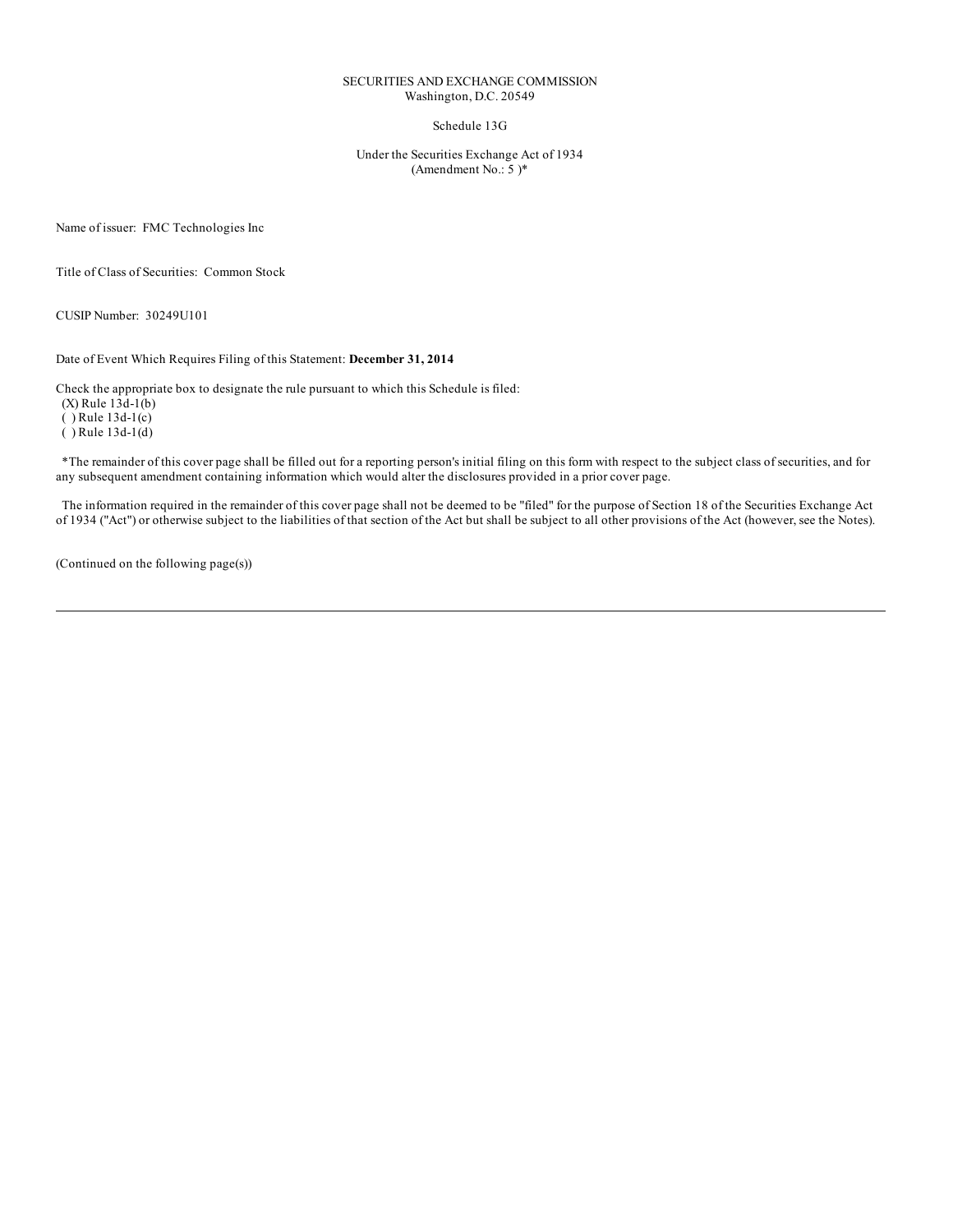### CUSIP No.: 30249U101

## 1. NAME OF REPORTING PERSON S.S. OR I.R.S. IDENTIFICATION NO. OF ABOVE PERSON

The Vanguard Group - 23-1945930

- 2. CHECK THE APPROPRIATE [LINE] IF A MEMBER OF A GROUP
	-

A. B.  $\underline{X}$ 

- 3. SEC USE ONLY
- 4. CITIZENSHIP OF PLACE OF ORGANIZATION

Pennsylvania

(For questions 5-8, report the number of shares beneficially owned by each reporting person with:)

5. SOLE VOTING POWER

407,524

- 6. SHARED VOTING POWER
- 7. SOLE DISPOSITIVE POWER

15,233,246

8. SHARED DISPOSITIVE POWER

382,895

9. AGGREGATE AMOUNT BENEFICIALLY OWNED BY EACH REPORTING PERSON

15,616,141

10. CHECK BOX IF THE AGGREGATE AMOUNT IN ROW (9) EXCLUDES CERTAIN SHARES

N/A

11. PERCENT OF CLASS REPRESENTED BY AMOUNT IN ROW 9

6.67%

12. TYPE OF REPORTING PERSON

IA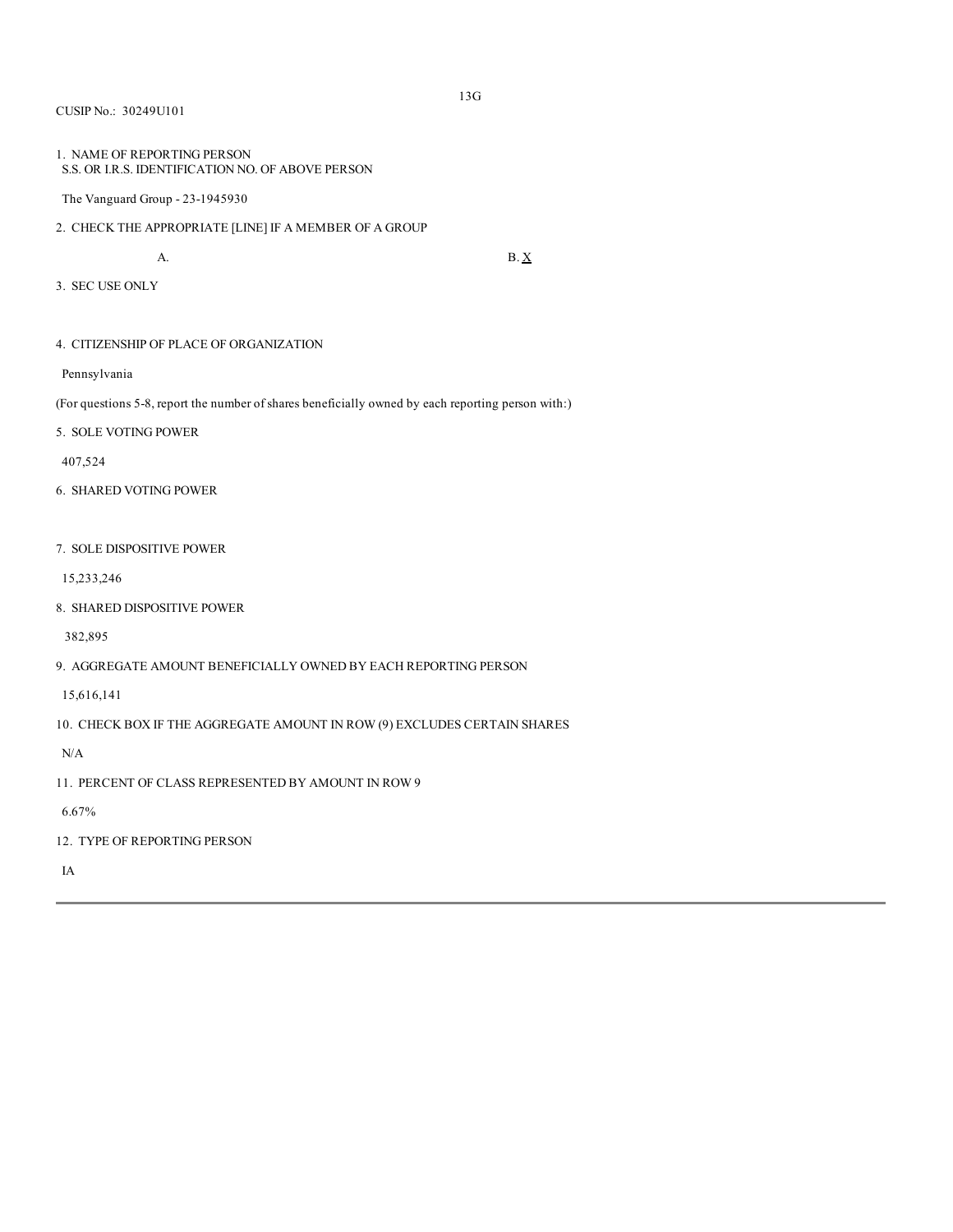## SECURITIES AND EXCHANGE COMMISSION Washington, D.C. 20549

#### SCHEDULE 13G Under the Securities Act of 1934

Check the following [line] if a fee is being paid with this statement N/A

Item 1(a) - Name of Issuer:

FMC Technologies Inc

Item 1(b) - Address of Issuer's Principal Executive Offices:

5875 N. Sam Houston Parkway W. Houston, Texas 77086

Item 2(a) - Name of Person Filing:

The Vanguard Group - 23-1945930

Item 2(b) – Address of Principal Business Office or, if none, residence:

100 Vanguard Blvd. Malvern, PA 19355

Item  $2(c)$  – Citizenship:

Pennsylvania

Item 2(d) - Title of Class of Securities:

Common Stock

Item 2(e) - CUSIP Number

30249U101

# Item 3 - Type of Filing:

This statement is being filed pursuant to Rule 13d-1. An investment adviser in accordance with §240.13d-1(b)(1)(ii)(E).

Item 4 - Ownership:

(a) Amount Beneficially Owned:

15,616,141

(b) Percent of Class:

6.67%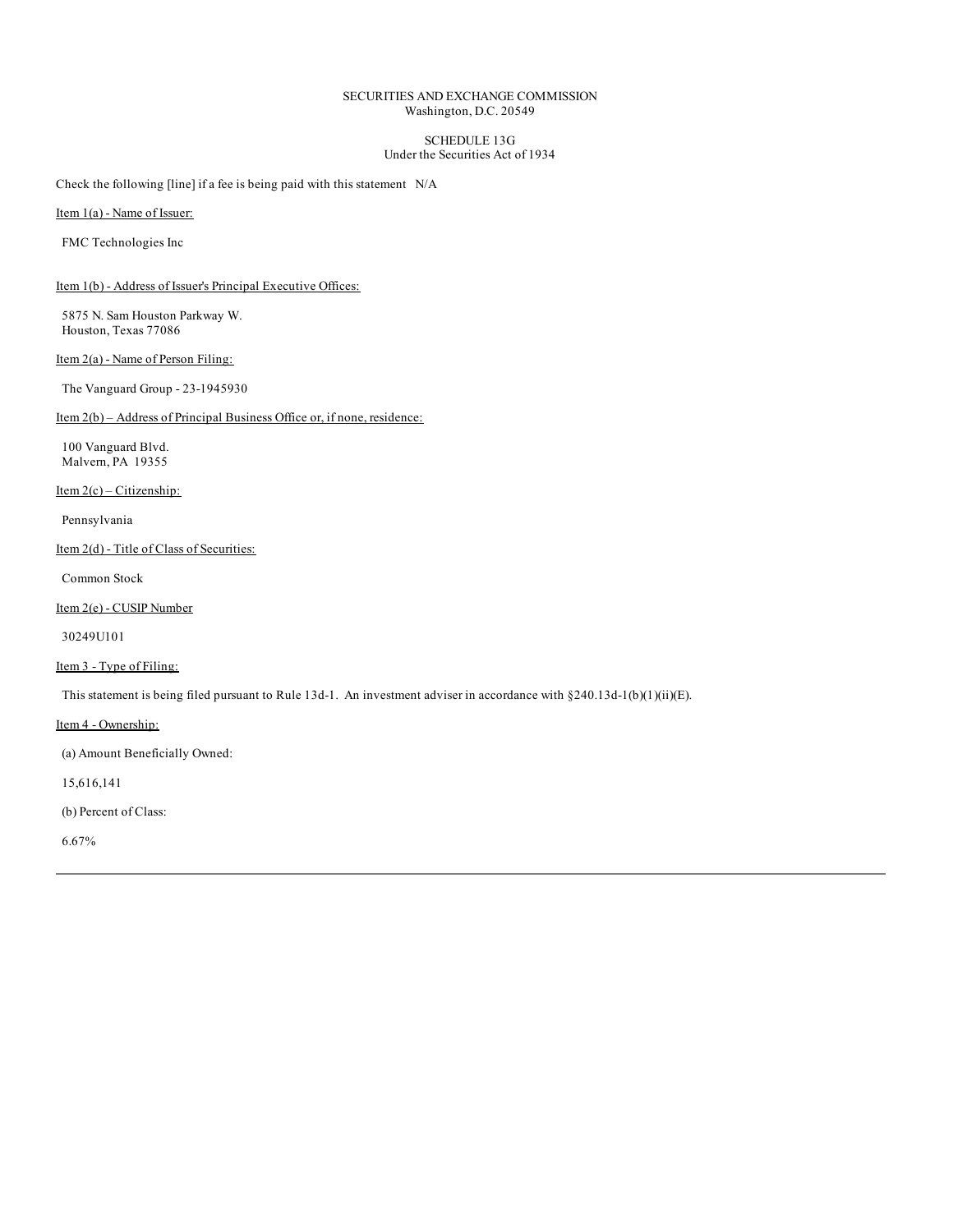- (c) Number of shares as to which such person has:
- (i) sole power to vote or direct to vote: 407,524
- (ii) shared power to vote or direct to vote:
- (iii) sole power to dispose of or to direct the disposition of: 15,233,246
- (iv) shared power to dispose or to direct the disposition of: 382,895

#### Comments:

#### Item 5 - Ownership of Five Percent or Less of a Class:

Not Applicable

Item 6 - Ownership of More Than Five Percent on Behalf of Another Person:

Not applicable

Item 7 - Identification and Classification of the Subsidiary Which Acquired The Security Being Reported on by the Parent Holding Company:

See Attached Appendix A

Item 8 - Identification and Classification of Members of Group:

Not applicable

Item 9 - Notice of Dissolution of Group:

Not applicable

#### Item 10 - Certification:

By signing below I certify that, to the best of my knowledge and belief, the securities referred to above were acquired in the ordinary course of business and were not acquired for the purpose of and do not have the effect of changing or influencing the control of the issuer of such securities and were not acquired in connection with or as a participant in any transaction having such purpose or effect.

## Signature

After reasonable inquiry and to the best of my knowledge and belief, I certify that the information set forth in this statement is true, complete and correct.

Date: 02/09/15

By /s/ F. William McNabb III\*

F. William McNabb III

# President and Chief Executive Officer

\*By: /s/ Glenn Booraem

Glenn Booraem, pursuant to a Power of Attorney filed September 9, 2013, see File Number 005-56905, Incorporated by Reference